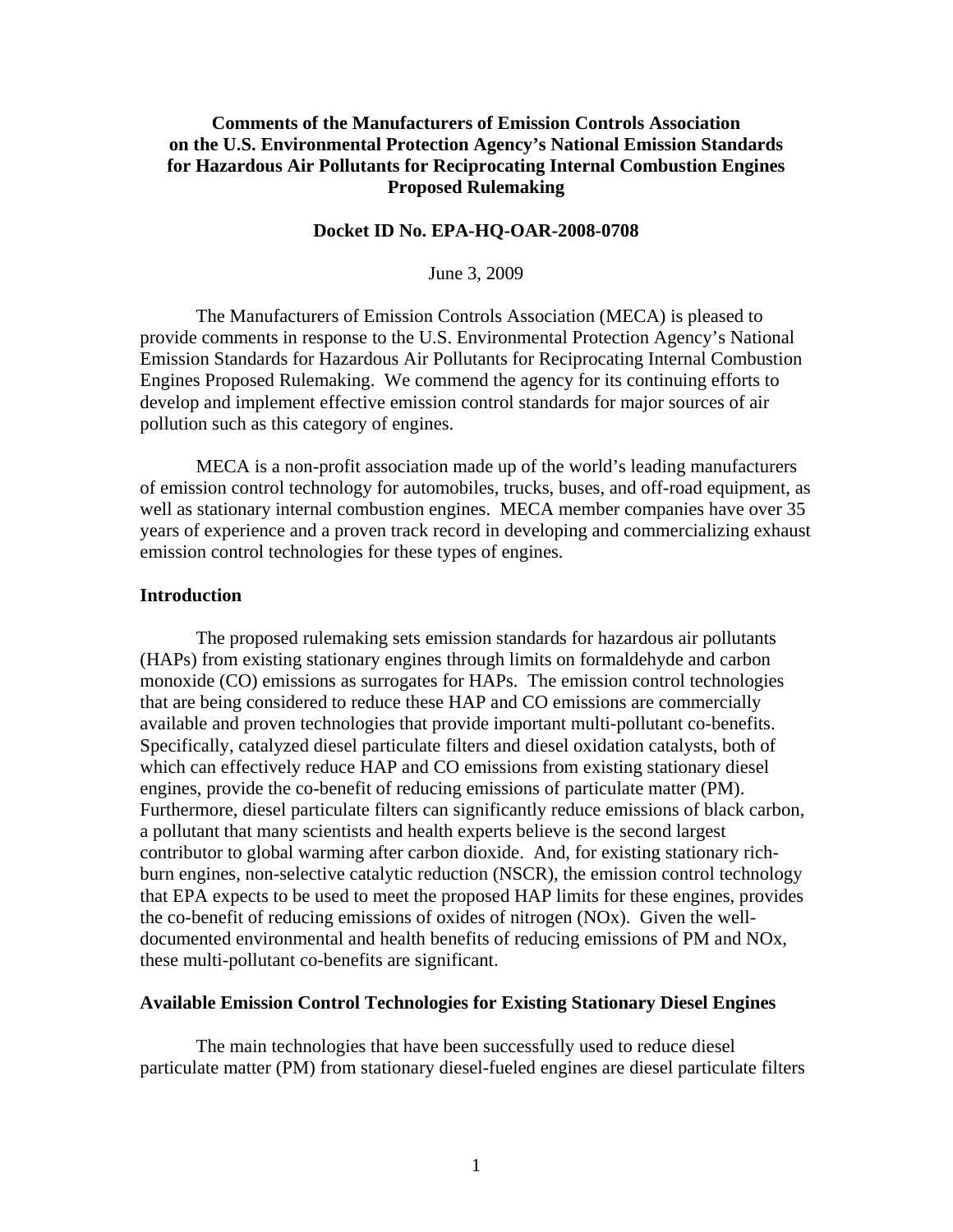and diesel oxidation catalysts. Flow-through filters can also be used to reduce diesel PM from stationary diesel engines.

 Diesel particulate filters (DPFs) have been successfully used in many stationary applications, including prime stationary and emergency standby engines. The key component of a DPF is typically a porous ceramic wall-flow material (or sintered metal material), which permits gases in the exhaust to pass through but traps the PM. PM emission reductions in excess of 85 percent are possible, depending on the engine's baseline emissions, fuel sulfur content, and duty cycle. In addition, up to a 90 percent reduction in carbon monoxide (CO) and a 95 percent reduction in hydrocarbons (HCs) can also be realized with catalyst-based DPFs operated on ultra-low sulfur diesel fuel. DPFs will also remove all heavy metals, unless they are volatile (e.g., mercury). These non-volatile metallic HAPs will be collected by the filter as part of the unburned ash.

 Since DPFs will accumulate soot over time, they must be cleaned out ("regenerated") intermittently. Both passive (DPF systems that regenerate using available exhaust heat and/or the oxidation of available engine-out NO to  $NO<sub>2</sub>$ , a powerful oxidizing agent for trapped carbon) and active (DPF systems that use additional energy inputs to facilitate regeneration, such as diesel fuel injection strategies, engine throttling strategies, the use of electrical heating elements, or fuel burners) techniques can be used. In addition, the use of a fuel-borne catalyst (FBC) in conjunction with uncatalyzed or lightly catalyzed DPF systems can help provide reliable filter regeneration, especially at lower exhaust temperatures and/or elevated fuel sulfur levels.

 Diesel oxidation catalysts (DOCs) are another important emission control strategy for reducing pollution from stationary diesel engines. Typically using a very light loading of platinum catalyst on a monolithic support, they are able to oxidize CO, HC, and the soluble organic fraction (SOF) of PM in a diesel engine's exhaust stream. DOCs installed on engines running 500 ppm or less sulfur fuel have achieved total particulate matter reductions of 20 to 50 percent, HC reductions of 60 to 90 percent (including those HC species considered toxic, e.g., polyaromatic hydrocarbons), and significant reductions of CO, smoke, and odor. (Note: Oxidation catalyst technology has also been widely used on stationary lean-burn natural gas engines. As noted by EPA in the proposed rulemaking, oxidation catalysts can achieve significant reductions in HAP and CO emissions cost-effectively from these engines.)

 Flow-through filter (FTF) technology is another available method for reducing diesel PM emissions from stationary diesel engines. FTFs employ catalyzed metal wire mesh structures or tortuous flow, metal foil-based substrates with sintered metal sheets to reduce diesel PM. Technologies verified to date employ catalyst coatings and/or fuelborne catalysts to oxidize soot. Flow-through filters are capable of achieving PM reductions of about 30 to 75 percent. The filtration efficiency of an FTF is lower than that of a DPF, but the FTF is much less likely to plug under unfavorable conditions, such as high PM emissions and low exhaust temperatures. To function effectively, FTFs must also incorporate an effective passive or active regeneration strategy for captured PM, similar to high-efficiency DPFs.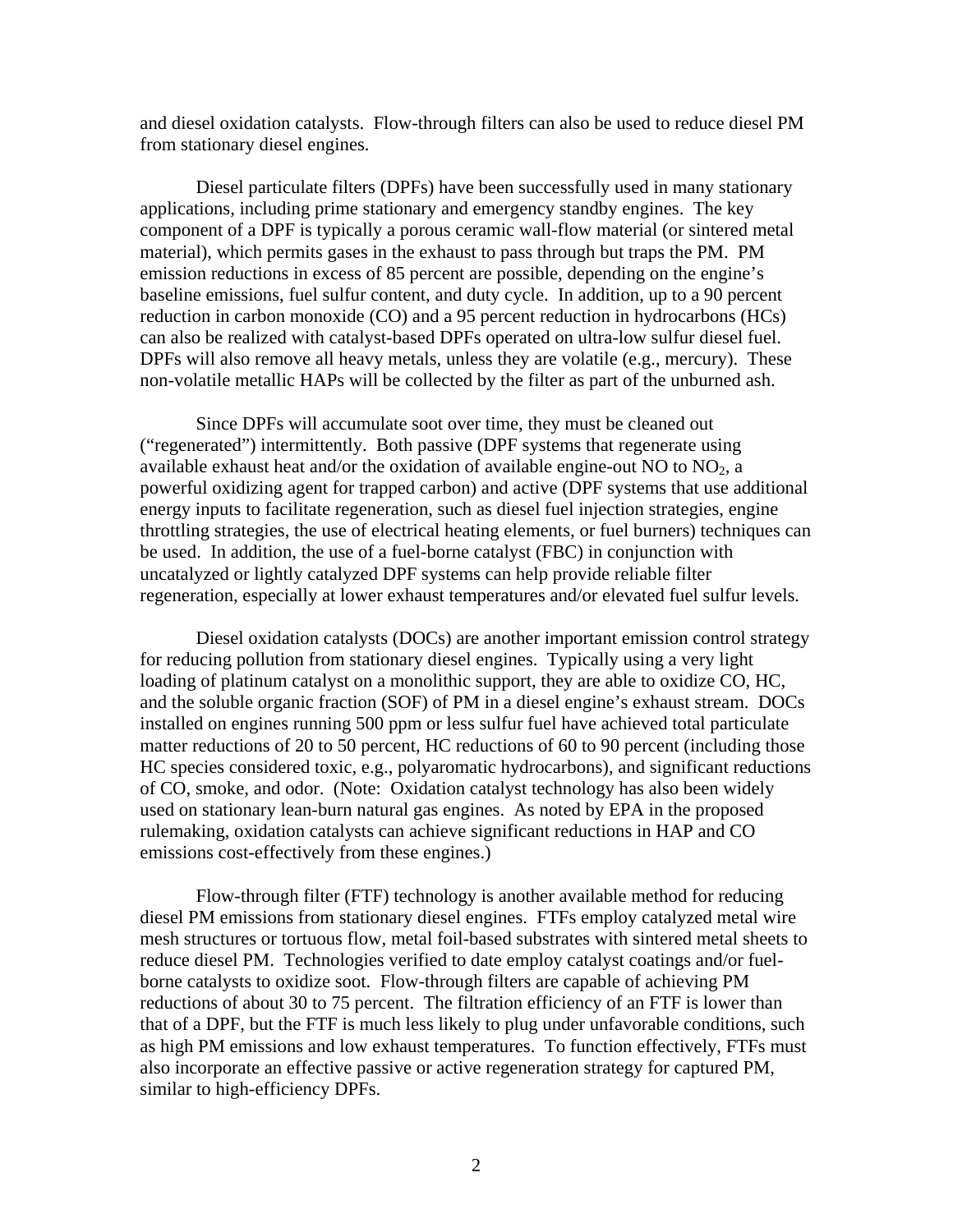In addition to PM emissions from a stationary diesel engine's exhaust stack, PM emissions from the engine's crankcase can be substantial (as much as 0.7 g/bhp-hr PM during idle conditions). To control these emissions, closed crankcase ventilation (CCV) systems can be installed, which return the crankcase blow-by gases to the engine for combustion. CCV systems prevent oil-mist fouling of radiators, the engine compartment, and the general area around the stationary engine. CCV systems virtually eliminate crankcase PM emissions (over 90 percent) during all engine-operating modes. The CCV system consists of a filter housing with a disposable filter that must be periodically replaced, a pressure regulator, a pressure release valve, and an oil check valve. Verified CCV systems are typically installed with either a DPF or a DOC.

 Diesel PM emission reductions can also be realized through the use of cleaner diesel fuels, biodiesel, or alternative fuels. The use of ultra-low sulfur diesel (ULSD) fuel can result in modest PM reductions by itself and will enable the optimum use of advanced emission control technologies (e.g., catalyst-based DPFs, catalyst-based FTFs, and DOCs). EPA has already finalized rules that require the use of ULSD on off-road diesel engines starting in 2010. The use of ULSD on stationary diesel engines, however, is only currently required for those stationary engines that are constructed, reconstructed, or modified after July 11, 2005. As part of this present rulemaking effort, MECA believes that EPA should require all stationary diesel engines to operate on ULSD no later than the 2010 requirement associated with off-road diesel engines.

#### **Feasibility of Emission Control Technologies for Existing Stationary Diesel Engines**

 Based upon current real-world experience, results from demonstration programs, and conversations with MECA member companies, MECA believes that exhaust emission controls are a proven technology option for reducing emissions from in-use stationary diesel engines, including older (manufactured before 1996) and large (300 hp and greater) in-use stationary diesel engines. One of the key sources of information in support of the technical feasibility of applying emission controls to stationary diesel engines is the work conducted by the California ARB in support of its airborne toxic control measure (ATCM) for stationary compression-ignition engines (promulgated in November 2004). In the ATCM, diesel retrofits are one of the compliance options identified for reducing PM emissions from existing stationary diesel engines used in prime applications and emergency stand-by applications.

 This ATCM requires in-use stationary diesel engines >50 hp used for either prime applications or emergency stand-by applications (operated for 51-100 hours/year) to meet a 0.01 g/bhp-hr PM standard or to reduce PM emissions by 85 percent or more by no later than January 1, 2009 for 1996 or older engines (or by January 1, 2008 for owners of three or fewer engines). Level 3 (at least 85 percent or greater PM reduction) verified retrofit technologies, such as verified DPFs, provide the required PM reductions to meet these ARB ATCM requirements. (Note that California requires all stationary diesel engines to be fueled with ultra-low sulfur diesel fuel with a maximum sulfur content of 15 ppm.) For both small (<50 hp) and larger engines (>50 hp), ARB determined that the PM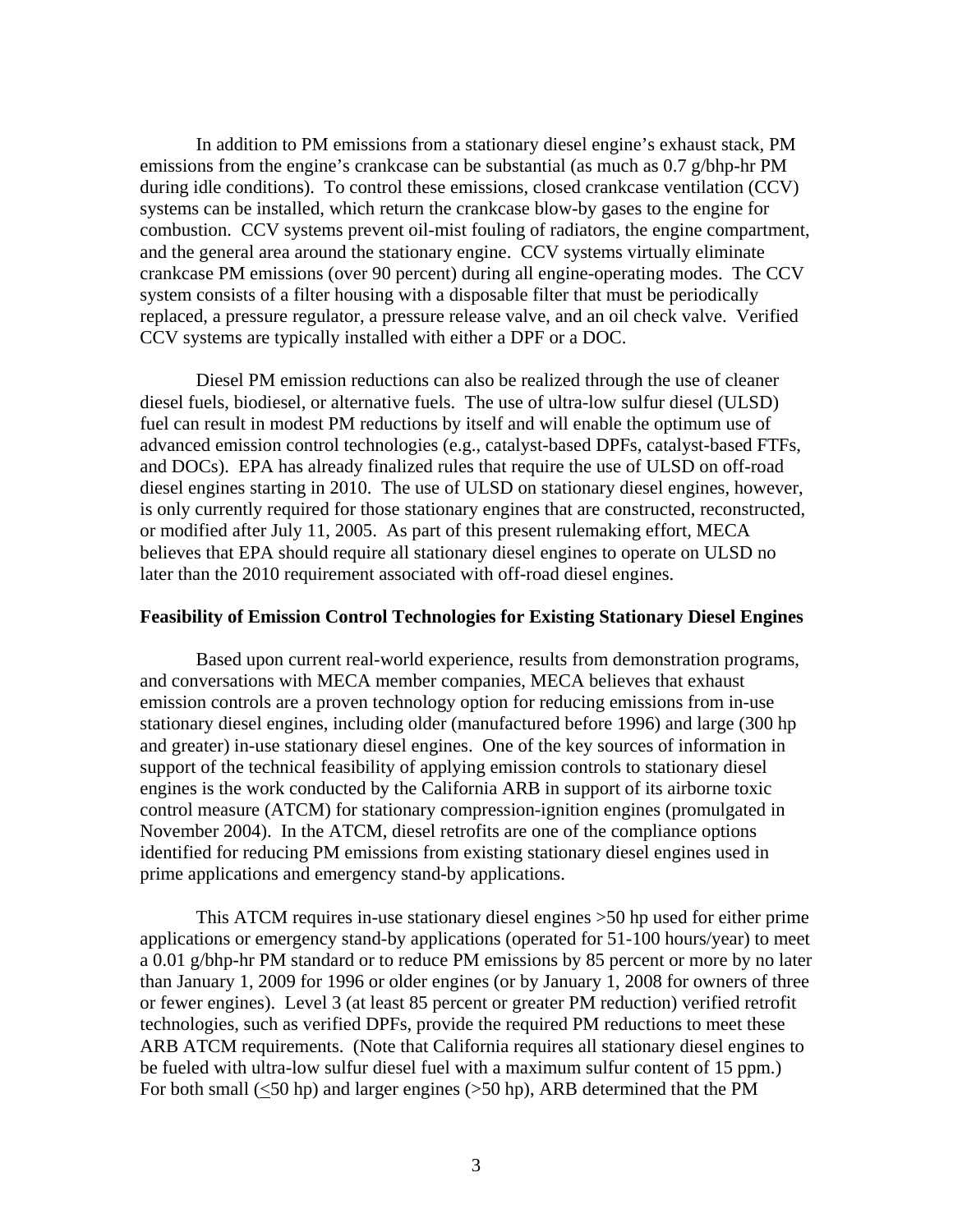emission standards under the ATCM were technologically feasible due to: 1) successful emission control experience with similar-sized off-road engines that had to meet the same PM standards and 2) successful operation of approximately 50 stationary diesel-fueled engines with DPFs in California (the engines controlled represent a wide range of engine types, model years, horsepower ratings, and applications).

 As of May 2009, there are seven different Level 3 DPF systems (both actively and passively regenerated) and one Level 2 (at least 50 percent or greater PM reduction) FTF system that have been verified by ARB for stationary engines. (A complete listing of ARB-verified retrofit technologies for stationary diesel engines is available at: [www.arb.ca.gov/diesel/verdev/vt/stationary.htm](http://www.arb.ca.gov/diesel/verdev/vt/stationary.htm).) Additional verifications of retrofit DPF technologies for stationary engines are expected in the future. Although no technology has been verified by ARB for stationary diesel engines older than 1996, it should be noted that one Level 2 technology is currently verified for use on stationary diesel engines with a PM emission rate of up to 0.4 g/bhp-hr, a PM level which is characteristic of older stationary diesel engines. In addition, two Level 3 technologies have previously been verified for use on up to 0.4 g/bhp-hr PM engines.

 As EPA is aware, ARB and EPA have also verified a large number of Level 3 DPF technologies for mobile on-road and nonroad applications (a complete listing of ARB-verified retrofit technology – Levels 1-3 – for mobile source applications is available at: [www.arb.ca.gov/diesel/verdev/vt/cvt.htm;](http://www.arb.ca.gov/diesel/verdev/vt/cvt.htm) EPA's list of verified retrofit technology products is available at: [www.epa.gov/otaq/retrofit/verif-list.htm\)](http://www.epa.gov/otaq/retrofit/verif-list.htm). In many cases, similar types of DPF retrofit solutions for mobile nonroad sources can be engineered for many existing stationary diesel engine applications.

 In discussions with MECA member companies, the important design parameters to consider when determining the feasibility of installing a PM emission control system on a particular existing stationary diesel engine include:

- the substrate volume (which is tied in part to the engine-out PM levels and engine backpressure limits),
- the operating cycle/engine operating temperature (the temperature must be hot enough to ensure regeneration of the collected soot if using a passive regeneration strategy; otherwise, an active regeneration strategy may be necessary),
- the NOx-to-PM ratio of the engine exhaust stream (typically, a minimum of 16, with an optimum ratio of 20; this is a particularly important consideration if using a passive regeneration strategy), and
- the amount of lube oil consumed (too much lube oil will require more frequent cleaning of the filter).

 (Note: For uncertified stationary diesel engines (i.e., pre-1996), if NOx and PM engine-out data are not available, most emission control technology suppliers would typically recommend the use of a DOC to reduce HAP and PM emissions since measurements needed to determine the NOx-to-PM ratio can be cost-prohibitive.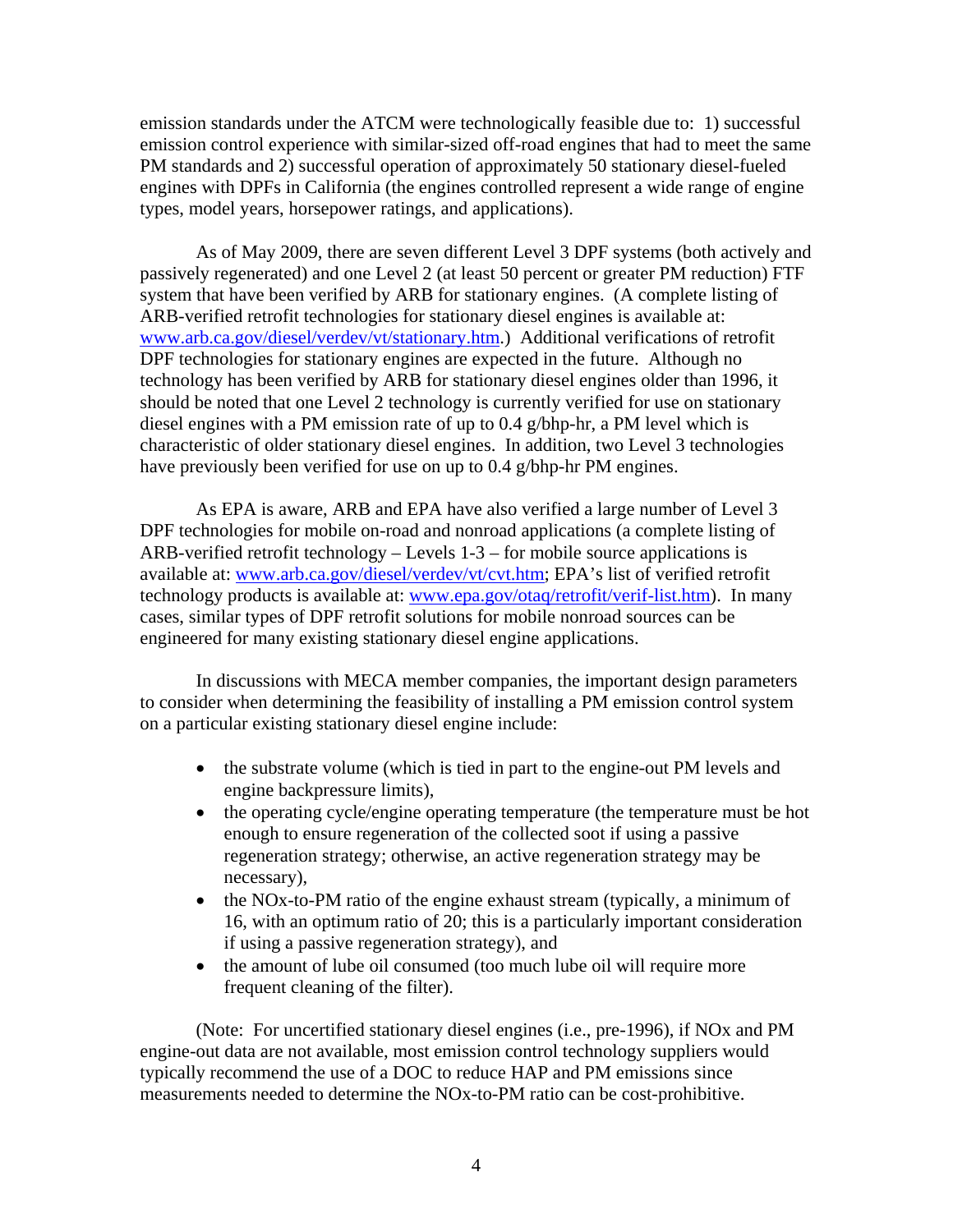Typically, older stationary diesel engines have a very high SOF content, so a DOC would be appropriate.)

 For emission control systems that make use of a catalyst, technology providers can formulate the catalyst to maximize the reduction of HAPs. One MECA member has stated that, in direct support of this proposed rulemaking, they will be optimizing the catalyst used in their emission control devices for both stationary gas and diesel engines to achieve maximum HAP reduction (especially formaldehyde). To avoid warranty claims (especially in California where the ARB warranty requirements for verified retrofit devices are more stringent than EPA's warranty requirements), suppliers of PM emission control technology – namely, DPF suppliers – are extremely diligent in ensuring that their devices will be effective in removing PM from the diesel engine on which they are installed.

Regarding the potential increase of  $NO<sub>2</sub>$  emissions as a result of using catalyzed emission control devices (such as DPFs, FTFs, and DOCs) on stationary diesel engines, all emission control devices currently verified by both EPA and ARB for mobile and stationary diesel engines meet an  $NO<sub>2</sub>$  limit of no more than 20 percent of the baseline engine  $NO<sub>2</sub>$  levels. MECA member companies and MECA staff worked closely with both ARB and EPA over the past several years to address the potential health and environmental issues of  $NO<sub>2</sub>$  and to develop this  $NO<sub>2</sub>$  limit. (ARB amended their retrofit verification procedure in March 2006 requiring that, effective January 1, 2007, verified diesel emission control systems must not increase  $NO<sub>2</sub>$  emissions by more than 30 percent of the baseline NOx and by no more than 20 percent from January 1, 2009. EPA followed suit in December 2007, announcing alignment with ARB's 20 percent  $NO<sub>2</sub>$ requirement effective on January 1, 2009.)

## **Experience with Retrofitting Existing Stationary Diesel Engines**

 The most comprehensive information on the application of PM exhaust emission control technology to in-use stationary diesel engines can be found in ARB's September 2003 Staff Report in support of its ATCM for stationary compression-ignition engines. In the report, ARB provides a thorough list of in-use emergency standby engines and prime stationary engines using emission control systems (mostly DPFs) in California. The retrofit devices were installed on stationary engines ranging from model years 1993 to 2002. The list shows numerous DPF installations on large engines rated above 600 kW, including Caterpillar 3516 engines rated in the 1490-2120 kW range. Operating experience with these large engine DPF systems has been generally good, with DPFs providing 85 percent or more reductions in particulate matter compared to uncontrolled levels. ARB interviewed several of the stationary engine operators and most stated that the retrofit devices met all regulatory requirements and required little or no extra maintenance.

 One MECA member company estimates that there are approximately 750 stationary diesel engines in California that currently use some form of PM emission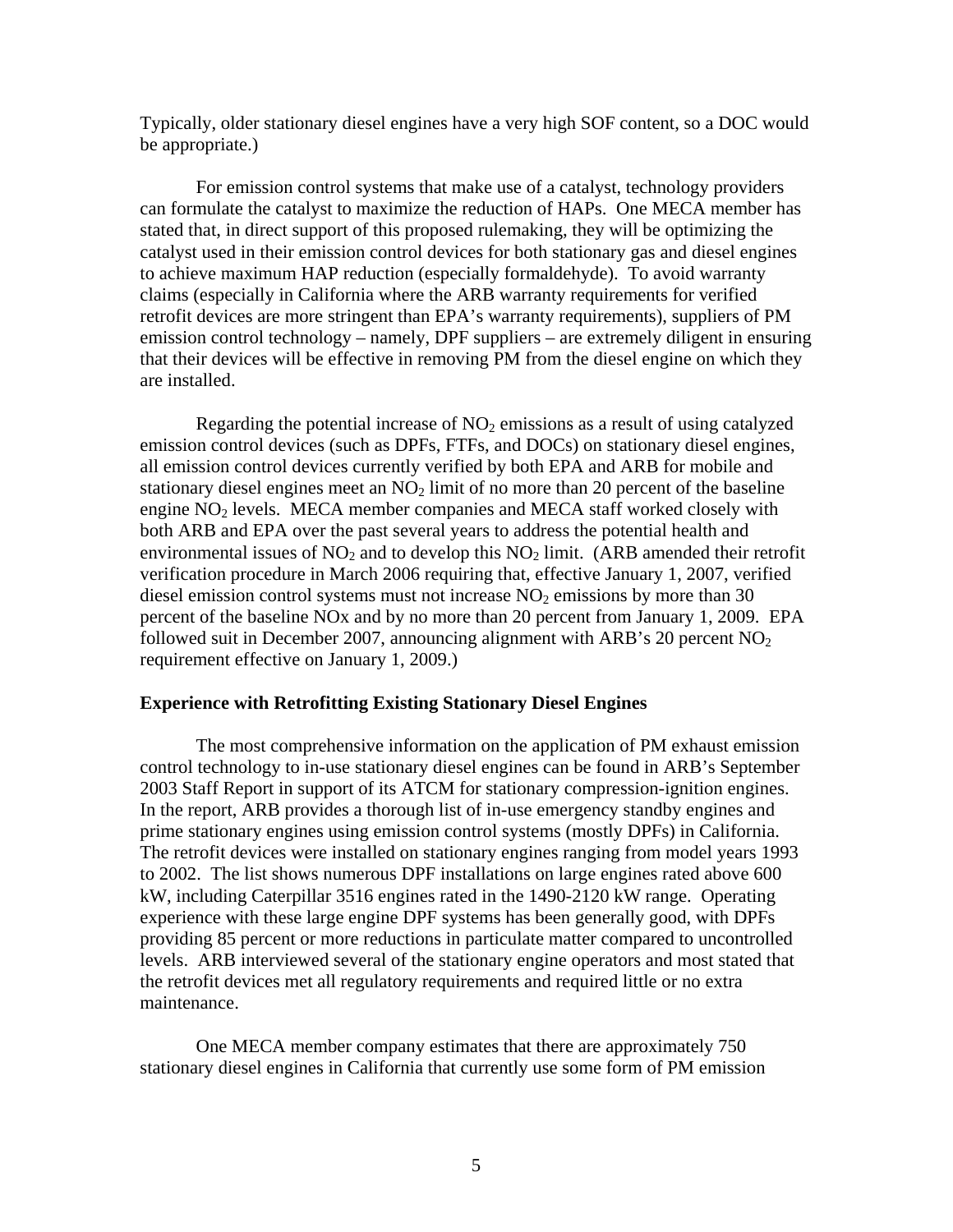control technology (i.e., DPFs and DOCs). The vast majority of these engines are in-use emergency standby engines (around 720), with the rest being prime stationary engines.

 In July 2005, the California Energy Commission published a report, *Air Quality Implications of Backup Generators In California*, detailing the emission performance of back-up diesel generators with a variety of power ratings equipped with exhaust emission controls, including DOCs, passive DPFs, and active DPFs (a copy of this report is available at: [www.energy.ca.gov/2005publications/CEC-500-2005-049/CEC-500-2005-](http://www.energy.ca.gov/2005publications/CEC-500-2005-049/CEC-500-2005-049.PDF) [049.PDF\)](http://www.energy.ca.gov/2005publications/CEC-500-2005-049/CEC-500-2005-049.PDF). The DPFs evaluated in this program were found effective in reducing PM emissions by more than 85 percent compared to uncontrolled baseline levels. The results of the demonstration program showed successful application of DPFs, DOCs, and emulsified fuels on engines ranging in age from two to 18 years old. Durability testing of the DPF and DOC systems for intermittent cold start and extended high load operation indicates that these technologies are effective for generator applications and may be effective for other steady-state stationary engine applications as well.

 Several MECA member companies have experience with the application of DPFs to existing stationary diesel engines. DPFs have been successfully applied to stationary engines as small as 20 kW to very large installations on emergency back-up or prime power generators with several megawatts of power. This experience base includes both passively regenerated DPF systems and actively regenerated DPF systems, as well as fuel-borne catalyst regenerated DPF systems.

 Highlighted below are specific examples of emission control systems installed on existing stationary diesel engines by MECA member companies:

- In July 2007, Janssen Ortho, a subsidiary of Johnson & Johnson, located in Gurabo, Puerto Rico, installed DPF+SCR systems on three 2220-hp Cummins KTTA50-G2 engines (approximately 0.2 g/bhp-hr PM). The engines are used to provide emergency backup power for their pharmaceutical R&D and manufacturing facility. Despite the limited amount of space around the engines, the company and emission control technology provider worked together to arrive at a compact and efficient solution – a platform design that allowed all of the emission control equipment to be installed above the engines. The DPF+SCR systems achieve PM reductions of >90 percent and NOx reductions of 91-92 percent.
- In September 2005, J. Cloud Inc., a rock-crushing operation in El Cajon, California, installed DPF systems on their pre-1996 Caterpillar 3408 (0.2 g/bhp-hr PM) and Caterpillar 3306 (0.3 g/bhp-hr PM) engines. The 536-hp Caterpillar 3408 engine drives a hydraulic pump that powers a rock crusher and the 430-hp Caterpillar 3306 engine drives a generator that provides power for a conveyor. Each DPF system contains two filters and each was designed to match the engine size and exhaust conditions of the respective engine. The site operates eight hours a day for five days a week. The DPF systems have achieved PM reductions of 85 percent and CO reductions of 80 percent. In addition, the DPF systems run at a backpressure of approximately 15" water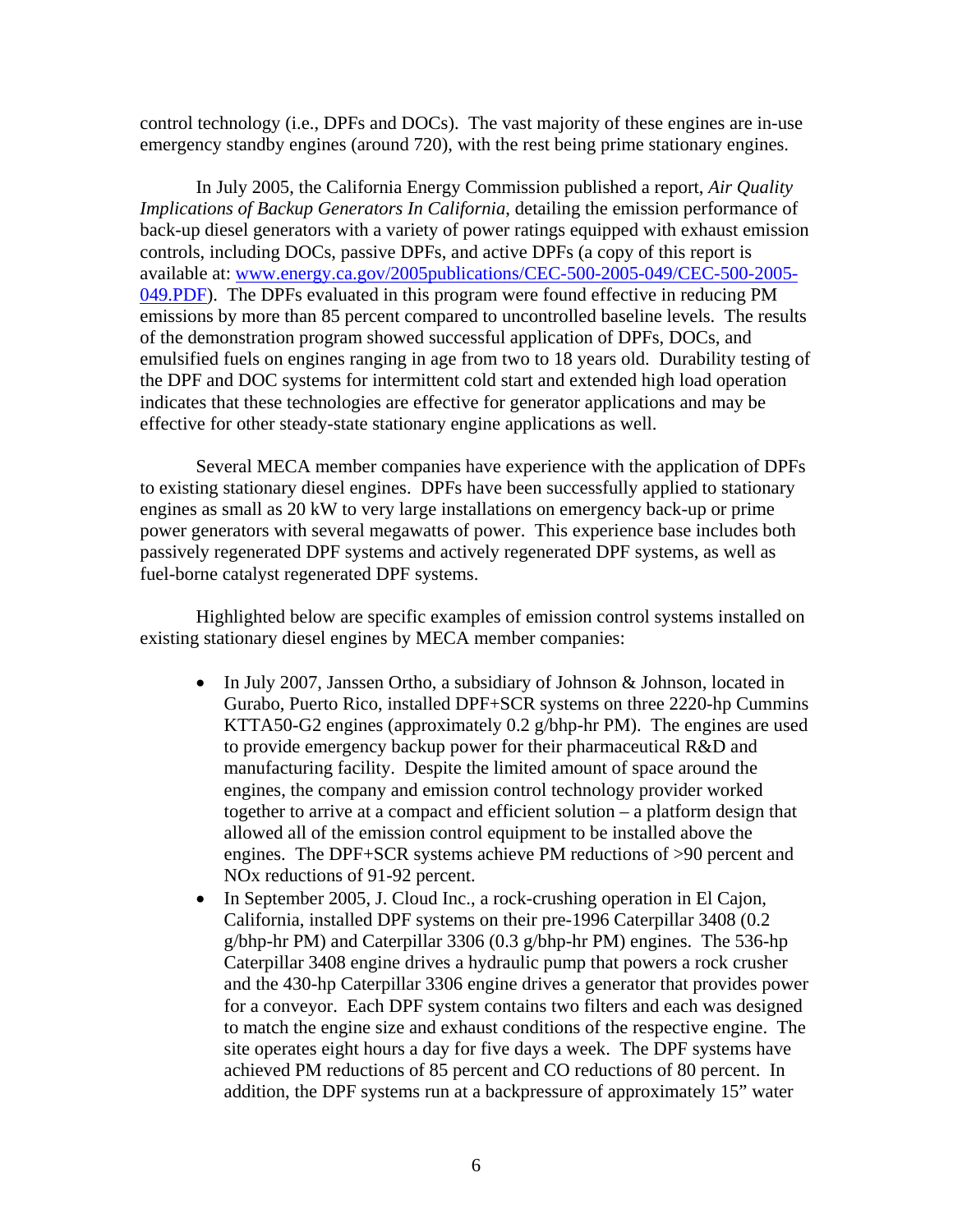column at full load and have only been cleaned once at 1,200 hours to remove accumulated ash from the filters.

• In September 2003, Snow Summit Ski Resort in Big Bear Lake, California, installed DPF+SCR systems on two large stationary engines. The two engines are Cummins QSK78-G6 diesel engines (0.2 g/bhp-hr PM), which power two 2-MW generators. The generators are used to operate snow-making and other auxiliary equipment. Source test results showed PM reductions of greater than 90 percent and NOx reductions of greater than 94 percent.

One MECA member company has had extensive experience with the retrofit of stationary diesel engines in Taiwan. Power outages are frequent in Taiwan, so standby generators used for emergency back-up power are an important part of the country's infrastructure. DPFs have been successfully installed on these generators. For example, Taiwan Semiconductor Manufacturing installed DPFs on 14 standby generators (2 MW engines) in 2001, which has resulted in a greater than 90 percent reduction in PM.

 In terms of retrofit experience in the mobile sector that can be applied to stationary engines, there is a wealth of experience where DPFs have been cost-effectively installed on nonroad vehicles. DPFs have been successfully installed and used on mining, construction, and materials handling equipment where vehicle integration has been challenging. These nonroad applications include the use of both passive and active filter regeneration strategies. Over 20,000 active and passive systems have been installed on nonroad applications as either original equipment or as a retrofit worldwide. DPFs, many employing active regeneration strategies, have also been installed on over 100 locomotives in Europe since the mid-1990s.

 The retrofit of oxidation catalysts on diesel engines has been taking place for well over twenty years in the nonroad vehicle sector. Over 250,000 oxidation catalysts have been installed in underground mining and materials handling equipment. DOCs have also been installed in marine diesel applications (e.g., ferries), which have duty cycles that closely mimic stationary engine operation.

 Regarding experience with installation of closed crankcase ventilation systems on existing stationary diesel engines, one MECA member company reported that one manufacturer of CCV systems has been selling them for stationary diesel engines since the mid-1990s. On the mobile-source side, CCV systems have been successfully retrofit on a variety of diesel vehicles, including school buses, transit buses, and port trucks. In addition, EPA's 2007 highway diesel rule and Tier 4 regulations for nonroad diesel engines require that engine manufacturers employ crankcase emission controls on all new diesel engines.

# **Costs of Retrofitting Existing Stationary Diesel Engines**

 As part of their September 2003 stationary CI engine ATCM staff report, ARB conducted an economic analysis to determine the cost to businesses to meet the ATCM. ARB concluded that the majority of the costs would be borne by prime engine owners,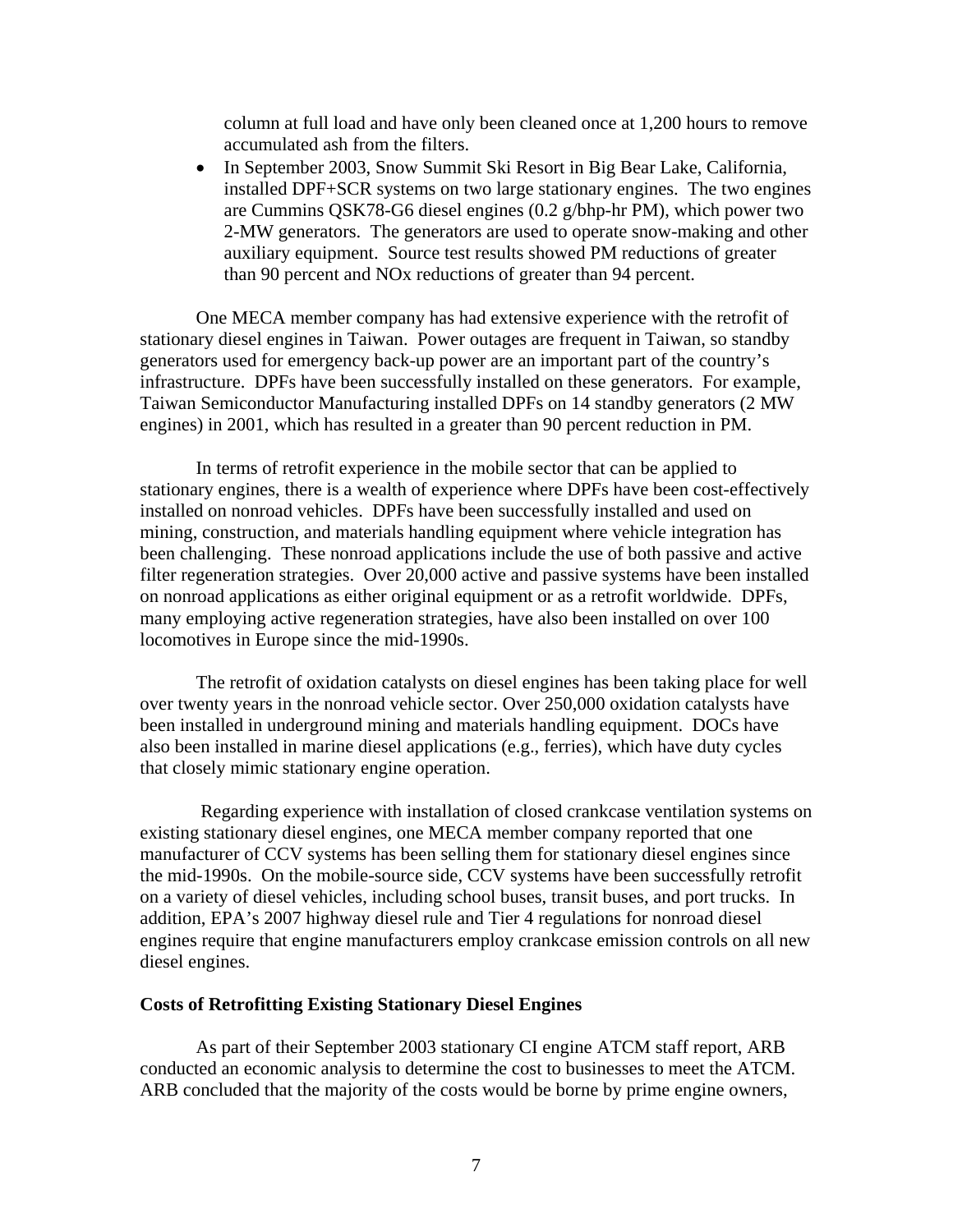while, in many cases, owners of emergency standby engines would have no cost or net savings due to the reduced operating hours. The total costs for a typical prime stationary engine (rated at 590 hp operated for 1,040 hours per year) retrofitted with a DPF were about \$22,400 for equipment and installation, \$100 for reporting, and \$550 per year for ash cleaning/maintenance. The total cost for the same engine with a DOC was about \$6,250 (no annual maintenance). ARB estimated the overall cost-effectiveness of the proposed ATCM to be about \$15 per pound of diesel PM reduced, considering only the benefits of reducing PM. However, since the ATCM would also reduce reactive organic gases (ROG) and NOx emissions, ARB staff allocated half of the costs of compliance against these benefits, which resulted in cost-effectiveness values of \$8/lb of PM and \$1/lb of ROG plus NOx reduced.

 Although diesel PM is not included on the list of EPA's hazardous air pollutants, EPA considers diesel PM to be a serious public health concern and a possible carcinogen. Given that approximately 30 percent of diesel PM is made up of soluble organic fraction (SOF) and given that the SOF consists of condensed volatile compounds, many of which are on the HAP list, it is important to consider the multi-pollutant co-benefits that emission controls can provide in reducing CO, formaldehyde, HCs, and SOF. An inexpensive device such as a DOC can effectively remove the SOF from the carbon particles, offering significant HAP benefits at a reasonable cost.

## **Black Carbon Emissions from Existing Stationary Diesel Engines**

Black carbon is a major component of PM emissions from fossil fuel-burning sources and is believed to have a significant net atmospheric warming effect by enhancing the absorption of sunlight. Since black carbon particles only remain airborne for weeks at most compared to carbon dioxide, which can remain in the atmosphere for more than a century, removing black carbon would have an immediate benefit to both global warming and public health.

 Black carbon from stationary diesel engines can be significantly reduced through emission control technology that is already commercially available. As discussed earlier, high-efficiency DPFs on new and existing diesel engines provide nearly 99.9 percent reductions of black carbon emissions. During the regeneration of DPFs, captured carbon is oxidized to  $CO<sub>2</sub>$ , but this filter regeneration still results in a net climate change benefit since global warming potential of black carbon has been estimated to be up to 4500 times higher than that of  $CO<sub>2</sub>$  on a per gram of emission basis.

Since EPA's latest set of emission standards for new diesel engines (i.e., lightduty, on-road heavy-duty, nonroad heavy-duty, commercial marine, and locomotive engines) have set technology-forcing PM standards that will largely be met through the use of DPFs, EPA should determine effective policies for encouraging or requiring the use of DPFs on all existing diesel engines, including stationary diesel engines, as a means of not only providing health-based benefits but also climate change benefits associated with black carbon reductions.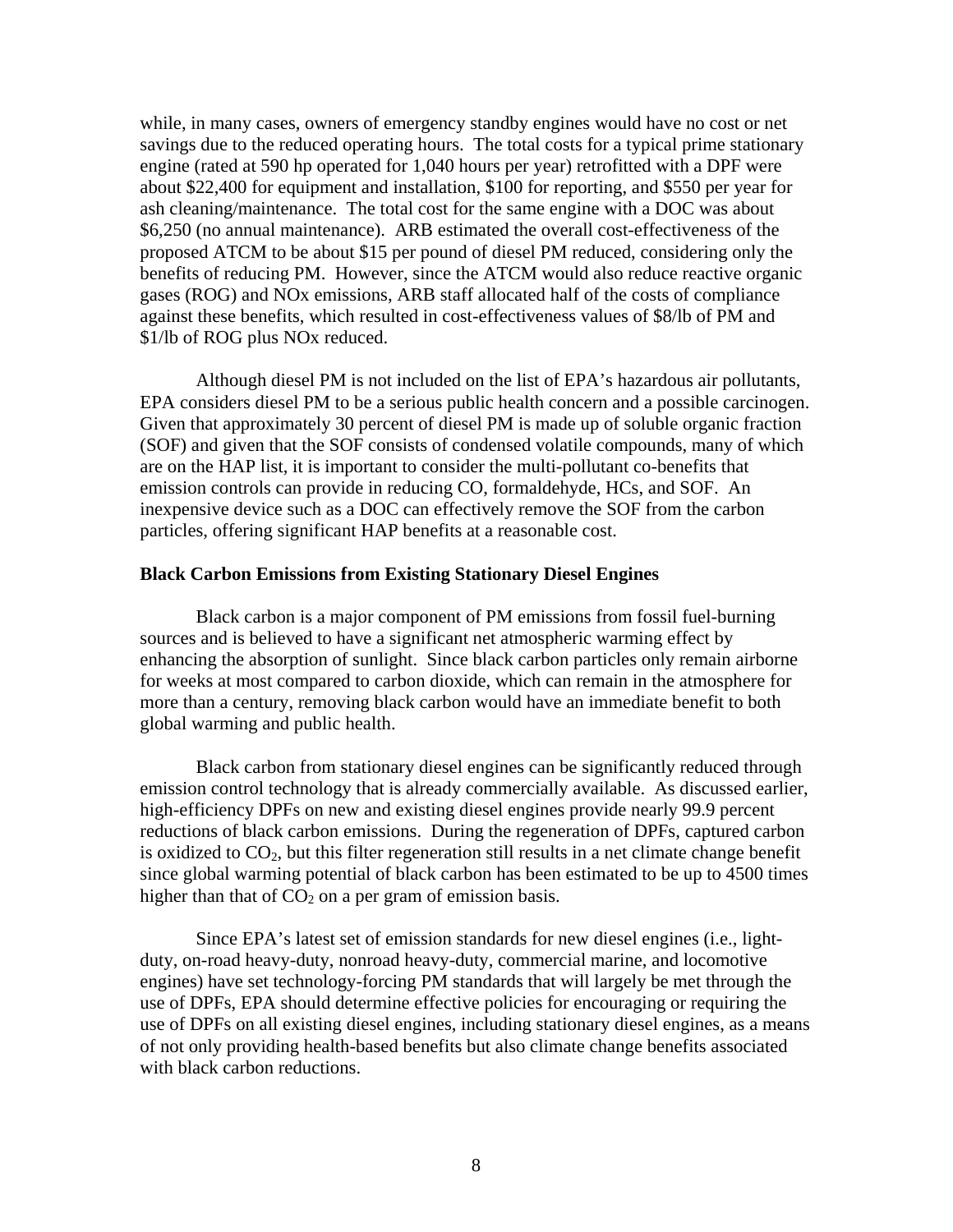### **Emission Control Technologies for Existing Stationary Rich-Burn Engines**

 MECA agrees with EPA's analysis that the use of non-selective catalytic reduction (NSCR) technology is a cost-effective means to reduce HAP and NOx emissions from existing stationary rich-burn engines. NSCR is a proven technology that has been installed on thousands of rich-burn engines. In addition, several MECA member companies have verified retrofit NSCR systems with ARB for use on large, spark-ignited off-road engines (engines 25 hp or greater) to reduce NOx, HCs, and CO. These verified systems can be used on existing stationary rich-burn engines as well. (A complete list of ARB-verified retrofit technologies for large, spark-ignited off-road engines is available at: [www.arb.ca.gov/msprog/offroad/orspark/verdev.htm.](http://www.arb.ca.gov/msprog/offroad/orspark/verdev.htm))

### **Additional Considerations**

Although the main focus of our comments has been on the benefits of emission control technology to reduce PM emissions from existing stationary diesel engines, MECA would like to recommend that EPA also consider the benefits of using selective catalytic reduction (SCR) technology to reduce both HAP and NOx emissions from both stationary diesel engines and stationary lean-burn natural gas engines. As noted by EPA in the proposed rulemaking, existing stationary engines (both rich-burn and lean-burn stationary engines) emit significant amounts of NOx emissions. Stationary diesel engines in particular emit 620,000 tons per year of NOx. Retrofit SCR systems can reduce NOx emissions from existing stationary diesel engines by 80 percent or more. In addition, since retrofit SCR systems typically incorporate the use of a diesel oxidation catalyst, these SCR systems can also reduce HAP emissions as well.

 SCR has long been the technology of choice for NOx emission reduction in industrial processes and stationary power generation applications. The commercial use of SCR systems for the control of NOx from stationary engines has been around since the mid-1980s in Europe and since the early 1990s in the U.S. Since 1995, one MECA member company specifically has installed over 400 SCR systems worldwide for stationary engines with varying fuel combinations. More recently, cost-effective SCR systems have been developed for mobile source applications, including heavy-duty trucks, light-duty vehicles, off-road equipment, marine engines, and locomotives. Several MECA member companies have proven experience in the installation of SCR systems for both stationary and mobile engines, as well as the installation of integrated DPF+SCR emission control systems for combined PM and NOx reductions.

### **Conclusion**

 We commend EPA for taking an important step to reduce emissions from existing stationary internal combustion engines. In particular, we believe the current real-world experience and results from demonstration programs indicate that diesel PM control technologies are capable of providing a wide range of reduction levels for existing stationary diesel engines.